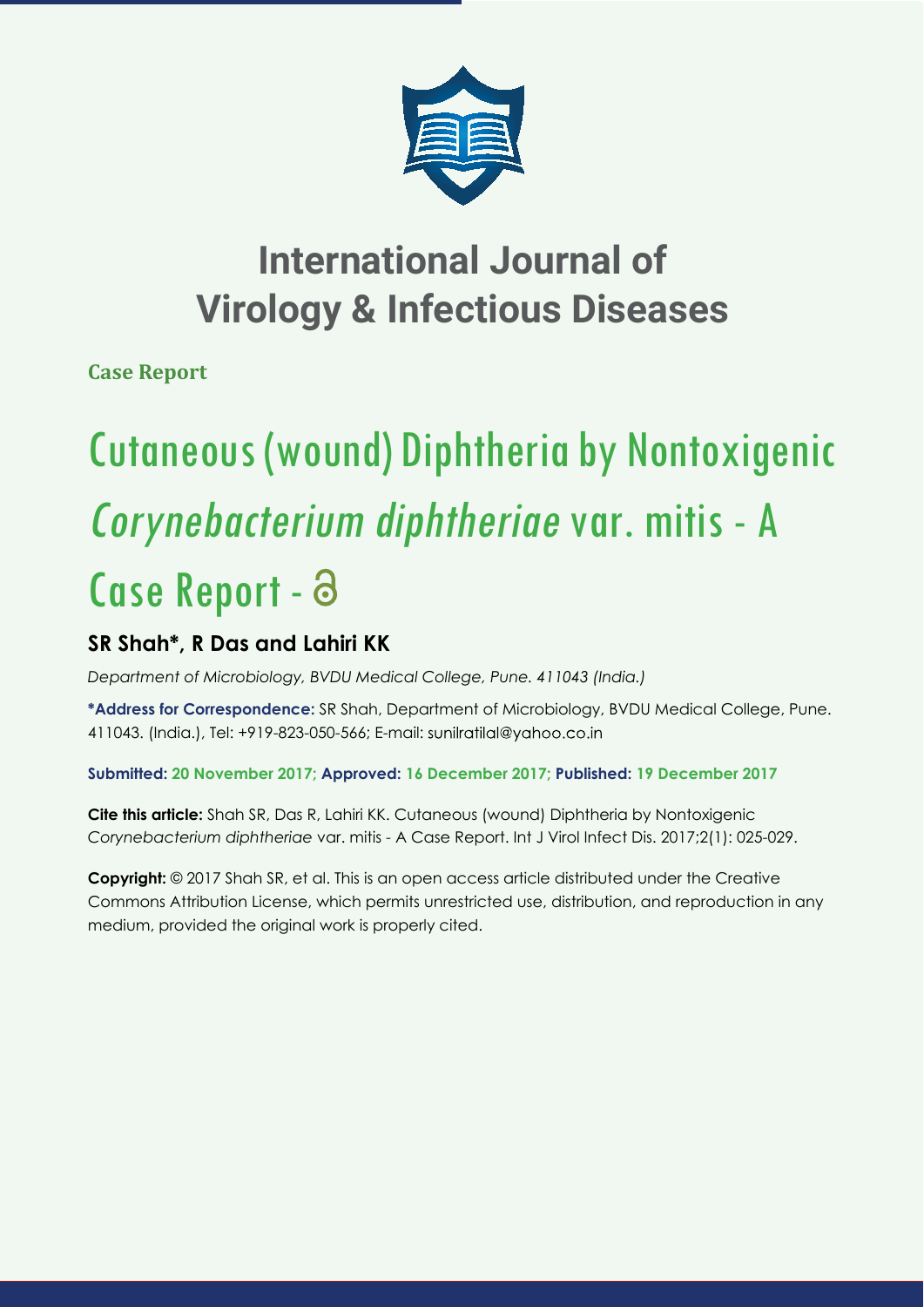## **SeiRes** ture

#### **ABSTRACT**

*Corynebacterium diphtheria* is considered now as a remerging pathogen. Several outbreaks of cutaneous diphtheria in developing countries are reported with rise in cases. Nondiphtherial *corynebacteria* are commonly involved in cutaneous diphtheria. However, cutaneous diphtheria caused nontoxigenic strains of *Corynebacterium diphtheriae* biovars have been seldom reported previously. We are addressing a rare case of cutaneous (wound) diphtheria in 36 years healthy male with a nonhealing wound, representing an area nonendemic for cutaneous diphtheria. Patient had a history of trauma and presented with a wound on supra malleolar region. Often coinfection exists in such wounds, and diagnosing a lesion as cutaneous diphtheria solely depends on demonstration and isolation of the *Corynebacterium diphtheriae* from it. Unusual isolation of nontoxigenic strain of Corynebacterium diphtheriae var. mitis makes this case more interesting. Organisms were isolated and identified by routine cultural, automated and molecular methods. Patient responded well with oral Augmentin [Oxacillin (500mg.) plus potassium clavulanate (125mg.)] and Chlorhexidine acetate (0.5%) dressings. No post diphtheritic sequelae were observed. This case reports highlights the role of laboratory tests to isolate, differentiate and to detect the toxigenic nature of Corynebacterium species from a nonhealing ulcers, emphasizing early and accurate diagnosis can have a significant impact on clinical outcome in an individual with cutaneous diphtheria. Detection of such cases can also be a concern, for the community health.

**Keywords:** Cutaneous diphtheria; Nontoxigenic *Corynebacterium diphtheriae* var. mitis; Augmentin

#### **INTRODUCTION**

Nontoxigenic *Corynebacterium diphtheriae* are known to cause infections of skin, soft tissue, and sometimes invasive infections. Cutaneous diphtheria is a chronic, nonhealing ulcerative clinical entity, prevalent in endemic areas of tropics. Its incidence is on rise in developed countries, despite the mass immunization programmes [1]. It is a neglected clinical entity and seldom reported. Respiratory and cutaneous diphtheria cases are infectious and complementary to each other's dissemination and may be associated with complications. We should be alert on detection of either of such a case in the view of the resurgence of respiratory diphtheria. Cutaneous diphtheria is found in patients coming from marginalized social groups with some prevailing underlying conditions. It is increasingly found in poor inner-city dwellers. Isolation & reporting of such organisms is important as non-toxigenic strains of *Corynebacterium diphtheriae* have the potential to lead to cardiac & renal complications. With same awareness, we are addressing a rare case of cutaneous (wound) diphtheria caused by non-toxigenic strains of *Corynebacterium diphtheriae var. mitis* in a healthy male with nonhealing ulcer, representing a non-endemic area. Lab diagnosis plays an important role in detection of *Corynebacterium diphtheriae* in a non-healing ulcer. This case report highlights the importance of various microbiological methods used for early identification, speciation and determining toxigenicity that might be imperative to manage the case considering the lethal sequelae of cutaneous diphtheria. Unusual isolation of nontoxigenic strain of *Corynebacterium diphtheriae var. mitis* in this case has taken us by surprise.

#### **The case**

36 yrs old healthy male from Katraj-Pune, was admitted to tertiary care centre at Pune (India). He complained of nonhealing wound, persistent for last one month. Patient gave a history of fall from bike with a small wound which had increased to existing size over the period. Patient also complained of oedema around the wound, with reduced sensation over the wound and pain in leg for last 5 days. There was no history of fever, chills or any previous illness. Patient was not known to be hypertensive, diabetic or alcoholic with no history of any dermatological ailments. History of past immunization was obscure. He worked in a steel fabrication workshop. On examination the wound was located on lateral side of left leg over malleolus region [Figure 1]. There was a single ulcerated wound,  $(5 \text{ X } 3 \text{ cm s.})$ oval with demarcated undermined edges. It had a reddish base with serosanguinous and tenacious slough. Wound showed few yellow to greyish white pseudomembrane resembling pockets. There was no eschar. The wound was insensitive to touch. X-ray - PA/Oblique-showed soft tissue lacerations on lateral aspect of malleolus. All the parameters were in normal limits.

#### **METHODS**

#### **Microbiological methods**

**Day 1:** Two pus swabs were collected for Gram's / ZN and culture sensitivity. No operative procedure was planned. There was no case referral. Daily dressing with sterile saline was advised. No antibiotics were administered till lab report was received. Swabs received in lab were having blood tinged purulent material.

**Microscopy results:** ZN staining was negative for AFB. Gram stain revealed few pus cells and gram positive slender rods of varying size, having V and L shapes arrangements. Few bacilli showed faint intracytoplasmic granules. No other organisms were seen. On suspicion Albert's stain was carried out which showed similar picture. [Figure 2]. Provisional report of 'Gram positive bacilli suggestive of *Corynebacterial* spp. (Diphtheroids)' was sent. Further entire processing of sample was carried out in biosafety class II cabinet with all precautions [1]. To exclude the possibility of contamination second sample was also processed simultaneously. Swabs were Cultured on Sheep Blood agar /MacConkey's agar Loeffler's serum slopes and incubation aerobically at 37  $^{\circ}$ C.



**Figure 1:** Nonhealing ulcerated wound on lateral side of left malleolar region shows slough and pseudomembranous pockets.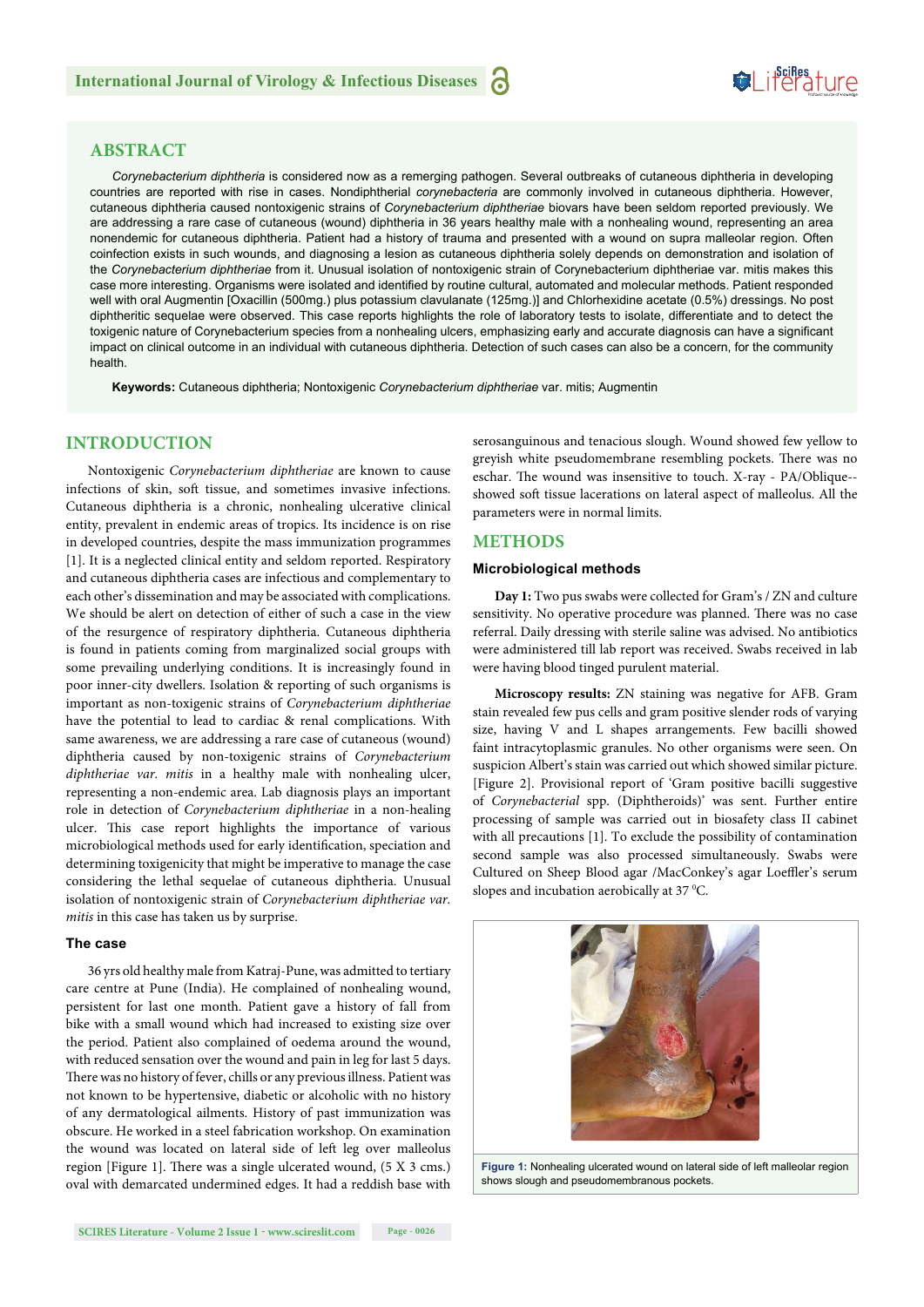#### **International Journal of Virology & Infectious Diseases**

**Day 2:** Blood agar showed 1-2 mm small, greyish white, shiny, pure colonies with faint haemolysis, which was more evident after 48 hrs of incubation (Figure 3). Haemolytic nature is seen in *Corynebacterium diphtheriae* biotype - mitis and *Corynebacterium* haemolyticum, *Corynebacterium* afermentans. MacConkey's agarshowed no growth. Loeffler's serum showed white creamy colonies whose culture smear showed peculiar appearance of Corynebacteria (Figure 4). Second sample yielded similar results. Susceptibility test by Disk Diffusion was done by inoculating a 0.5 McFarland suspension of the organism onto 5% sheep blood agar and incubated for 24h in ambient air (Interpretation criteria for Staphylococcus spp), recommended by the NCCL Standards were followed [2].

**Day 3:** Potassium tellurite medium grew, black coloured poached egg colonies [Figure 5]. Tinsdale's agar grew black coloured colonies [Figure 6]. Culture was subjected for species Identification by automated technique (Phoenix BD 100). Urease test was performed to rule out Corynebacterium ulcerans and *Corynebacterium pseudotuberculosis* and Diphtheroids. REVERSE - CAMP test was negative, suggesting *Corynebacterium diphtheriae* excluding *Corynebacterium ulcerans* and *Corynebacterium pseudotuberculosis* [Figure 7]. Antibiotic Susceptibility Testing Results: Showed Penicillin–S / Teicoplanin-S / Amoxiclav-S / Trimethoprimsulfamethoxazole-S / Erythromycin-R / Gentamicin-S / Clindamycin  $- R$  / Rifampicin- S / Ciprofloxacin-S and Vancomycin-S ----  $[S =$ Susceptible, R=Resistant]

**Day 4:** Elek's test carried out for toxogenicity was negative, suggesting nontoxogenic nature of the isolate. Sequencing and detection of a segment of toxgene by PCR (Polymerase chain Reaction) was carried out at NCCS (National Centre for Cell sciences, Savitribai Phule University Campus, Pune India) and was negative,









**Figure 4:** Albert's stain of culture smear showing slender greenish bacilli with brownish black metachromatic granules.



**Figure 5:** Black coloured poached egg colonies on Potassium tellurite agar.



**Figure 6:** Tinsdale's agar showed brownish black colonies.



that confirmed the nontoxigenic nature of the strain. Isolate was also identified by MALDI TOF (Matrix Assisted Laser Desorption Ionisation-Time of Flight mass spectrometry) technique to support earlier findings.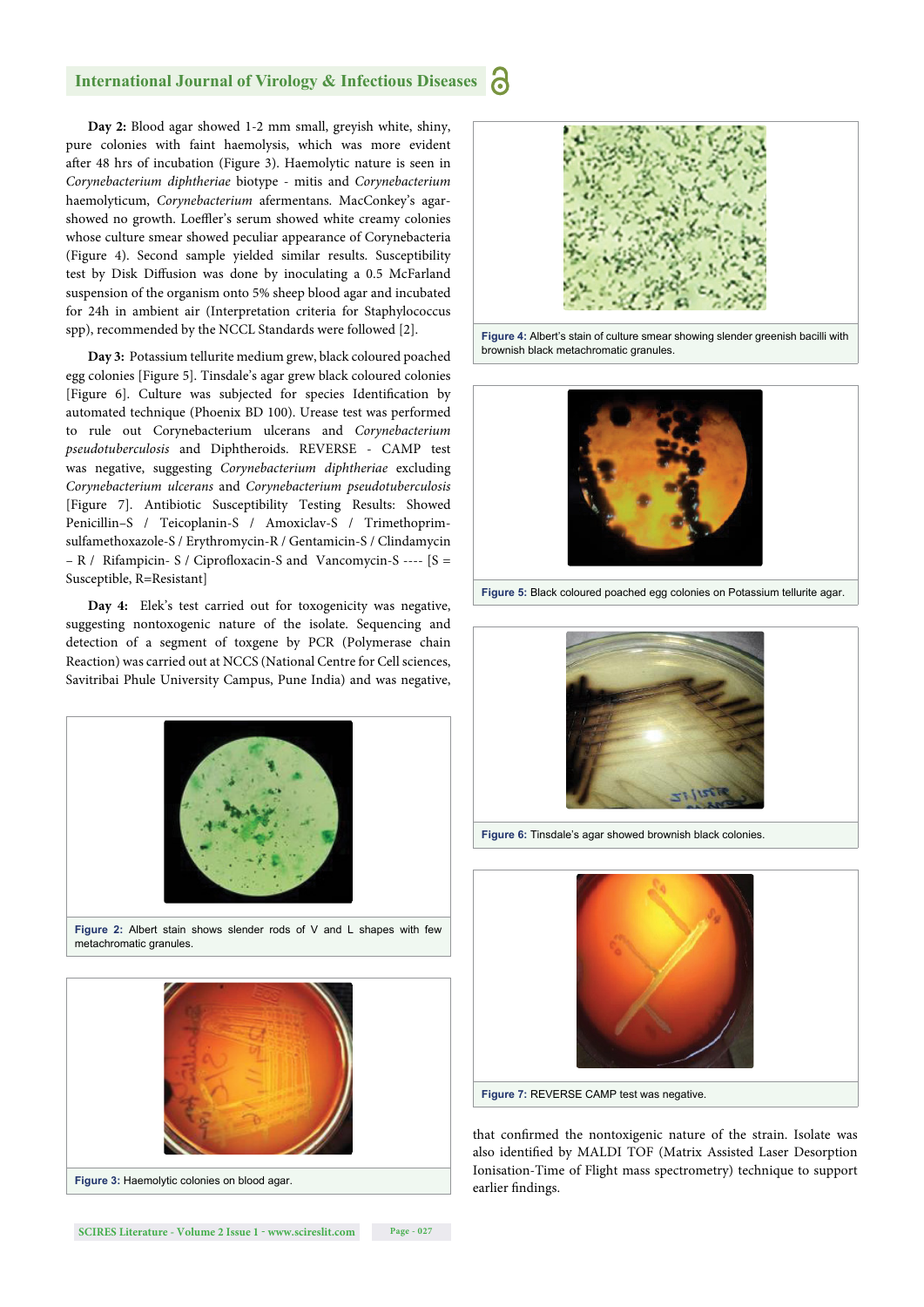#### **RESULTS**

Final identification of the isolate was established as *Corynebacterium diphtheriae var. mitis.* Clinical diagnosis was established as cutaneous (wound) diphtheria with nonhealing ulcer. No other differential diagnosis was considered.

#### **TREATMENT**

Patient was isolated in ward from day 1 of admission and as history of immunization was obscure a booster dose of DTP vaccine was given. The wound was cleaned with sterile saline daily and dressed in chlorhexidine acetate gauze (Bactigrass) before discharge [Figure 8]. Patient was treated with oral Augmentin [Amoxicillin (500mg). + Clavulanic acid (125 mg)]-1BD x 5 days from second day itself after we took second sample and gave a provisional report. Clinician was consulted who continued same treatment after receipt of ABST report…3rd day supplemented with Tab PAN 40mg. 1ODx 5 days and Tab Chymoral forte 1 TDS X 5 days. The case was followed for 5 days and later once every week. The wound completely healed after 2 ½ month. No post-diphtheric sequelae was observed in this case.

#### **DISCUSSIONS**

Cutaneous diphtheria prevails over respiratory in tropic and subtropical climates. Cutaneous diphtheria is endemic in African, South Pacific Mediterranean, and Asian regions [3]. UK, Russia, Trinidad, Northern Australia have reported breakouts of cutaneous diphtheria in recent yrs [4]. There is less data available on cutaneous diphtheria alone in India, even though any type of diphtherial infection is notifiable. There is a need for epidemiological survey of the area if the patient represents a non-endemic area, as seen in this case. Possible Coryne forms causing skin ulcers include all biovars of Corynebacterium diphtheriae (Toxigenic and Non-toxigenic), *Corynebacterium ulcerans*, *Corynebacterium tenuis, Corynebacterium pseudotuberculo*sis, Corynebacterium minutissimum, Corynebacterium jekeium. The causative agent in present case was nontoxigenic *Corynebacterium diphtheriae var. mitis*. Humans are the only reservoir of Corynebacterium diphtheriae [5]. Respiratory diphtheria and carriers can be a source for cutaneous lesions (ratio being 95 carriers for 5 clinical cases) [6]. Transmission of cutaneous diphtheria can occur by contact with respiratory secretions, infected skin lesions. Cutaneous diphtheria is more infectious than respiratory and the ulcerated sites have been shown to contaminate the environment including hospitals [7]. Wound diphtheria, is a secondary type of cutaneous diphtheria occurring after a skin trauma (abrasions, lacerations, burns) involving exposed areas of the feet, legs and hands [8] Patient in this case report had a history of fall from bike, but how the wound was infected re-



mains unclear. Whether the isolate obtained in this case had an endogenous or exogenous origin remains unclear. Cutaneous diphtheria is ignored as it is not routinely screened for and is often under diagnosed. Gram's stain results of wound swab with Gram positive diphtheria like organisms must not be interpreted as skin contaminants and abandoned. Our results of Gram staining were immediately informed to clinician as a part of alert reporting. Microbiological methods were employed in this case which identified the isolate as Corynebacterium diphtheriae var. mitis. excluding other corynebacteria. The use of MALDI-TOF and Phoenix BD 100 results, confirmed the identity. The challenge was to find out the toxigenic nature of this isolate. PCR for detection of tox gene remains a rapid option but presence of tox gene doesn't necessarily establish the toxigenicity of strain as it may not be expressed. Elek's test is an easy and a better toxogenicity test. Elek's test was negative for this isolate revealing its nontoxigenic nature. However non-toxigenic strains also can have fatal sequela and can't be ignored as emphasized in this report. Non-toxigenic strains are on rise in UK and Europe and are known to cause local disease. Alexandra, Anna, Zasada et al, reported an increase in non- toxigenic Corynebacterium diphtheriae infections in Poland [9]. Recently cutaneous diphtheria due to Corynebacterium diphtheriae have been imported via migrant to UK, Sweden, Germany, Australia and New Zealand. Reynolds G.E. et al reported cutaneous diphtheria in two Afghanistan refugees from Auckland refugee settlement [10]. Kolios A.G. A et al reported 2 Eritrean patients with a similar clinical presentation of a cutaneous infection with nontoxigenic *Corynebacterium diphtheriae* and *Corynebacterium striatum* [11]. Diphtheria toxins is the main virulent factor in *Corynebacterium diphtheriae*, however non-toxigenic isolates from invasive infections and cutaneous ulcers suggest that there is a possibility of another additional virulence factor. Toxin-mediated diphtheria has diminished due to vaccine but might have caused selective pressure, which has forced *Corynebacterium diphtheriae* to express or develop means of causing disease and virulence factors, other than toxin-linked molecular mechanisms. Melnikov V G et al, in their study in different parts of Russia observed that 13.8% nontoxigenic tox carrying strains belonged to biovar mitis [12]. In recent outbreak of cutaneous diphtheria in migrants in UK, 15 isolates out of 17 were nontoxigenic strains of mitis [13]. Nontoxigenic invasive strains have emerged in Australia, Canada, Germany, France and Vancouver [14]. This case also carries a nontoxigenic mitis variant of *Corynebacterium diphtheriae.* In highly immunized populations, toxigenic strains have virtually disappeared, although non-toxigenic strains may continue to circulate [15]. Studies show that nontoxigenic strains can acquire prophages from toxigenic strains [16]. For all above reasons the nontoxigenic isolate remains a potential danger and could be a silent killer. So was relevant in this case too. The patient was monitored by regular follow up to check for any post diphtheric sequelae. The antimicrobial susceptibilities of *Corynebacterium* species are usually unpredictable [17]. Isolate from this patient showed resistance to erythromycin, clindamycin and cotrimoxazole but was susceptible to penicillin, amoxiclav, gentamicin, vancomycin, and ciprofloxacin (by disk diffusion). Patient responded well with Augmentin [Amoxicillin-(500mg.) plus potassium clavulanate (125 mg.)] orally and chlorhexidine acetate (0.5%) dressings locally. No post diphtheric sequelae were observed. Cutaneous diphtheria of any nature can be a health problem for an individual, a community or Hospital environment. This case study highlights the fact that the Coryne forms are no longer just opportunistic pathogens but